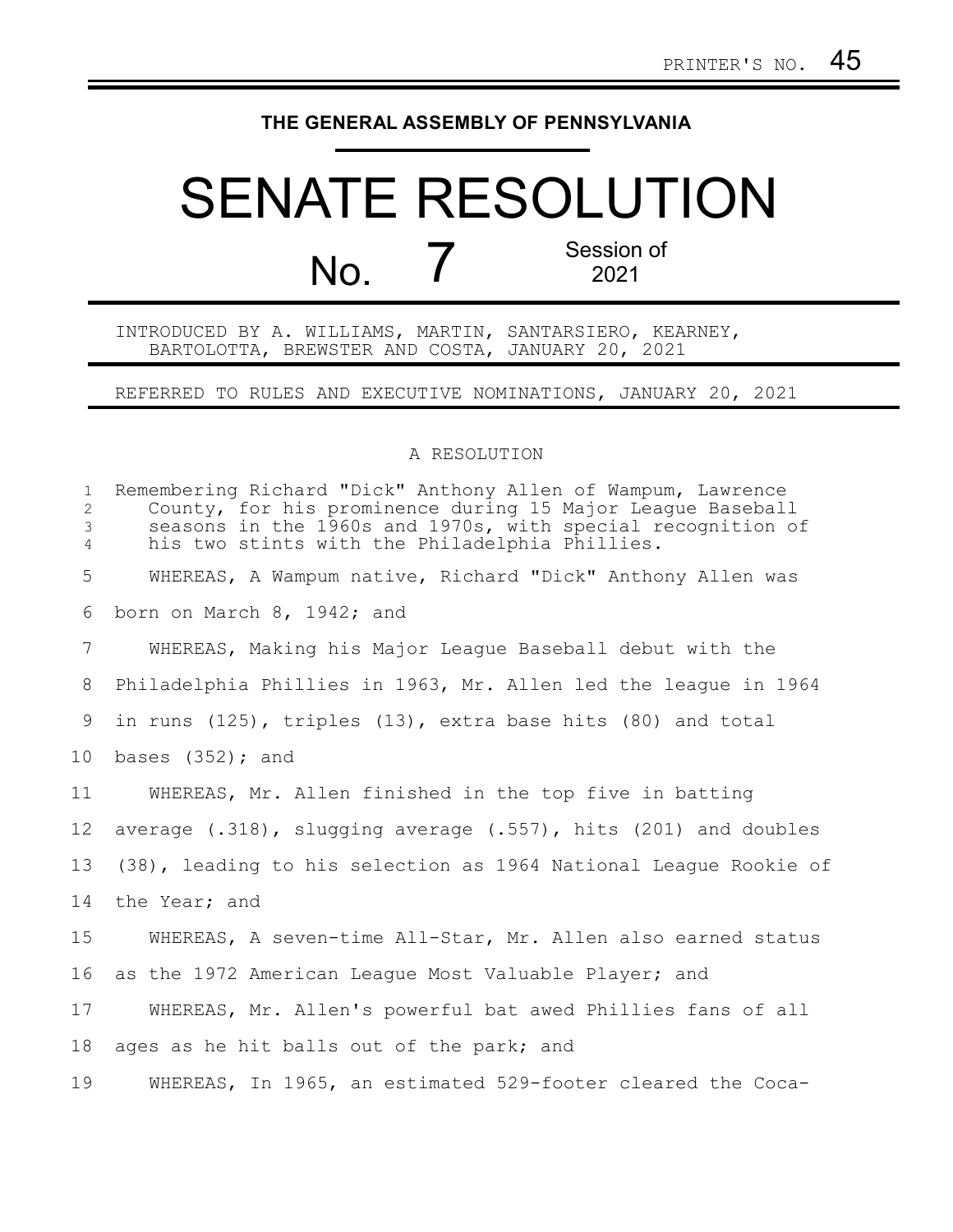Cola sign on the center left outfield roof of Connie Mack Stadium; and 1 2

WHEREAS, Mr. Allen emanated strength and persisted as a power hitter despite racism and abuse from fans, sports media and fellow players on and off the field, as when a teammate intentionally swung a bat at his head during practice, or when obscenities and racial epithets came from the stands; and WHEREAS, Fans witnessed Mr. Allen's courage as others showered fruit, garbage and even flashlight batteries when he took the field; and 3 4 5 6 7 8 9 10

WHEREAS, Mr. Allen adapted to this growing threat by wearing his batting helmet while playing his position in the field to protect against projectiles; and 11 12 13

WHEREAS, Mr. Allen pursued a high level of play and exemplified integrity while befriending and mentoring other baseball greats, including Phillies' Hall of Famer Mike Schmidt; and 14 15 16 17

WHEREAS, Mr. Schmidt described Mr. Allen as having been unfairly treated by the sports media: 18 19

Dick was a sensitive Black man who refused to be treated as a second-class citizen.... Imagine what Dick could've accomplished as a player in another era, on another team, left alone to hone his skills, to be confident, to come to the ballpark every day and just play baseball; 20 21 22 23 24

and 25

WHEREAS, The Philadelphia Phillies, in tribute to Mr. Allen's iconic status, retired his jersey number, No. 15, on September 3, 2020; and 26 27 28

WHEREAS, Mr. Allen died from cancer at his home in Wampum on December 7, 2020; and 29 30

20210SR0007PN0045 - 2 -